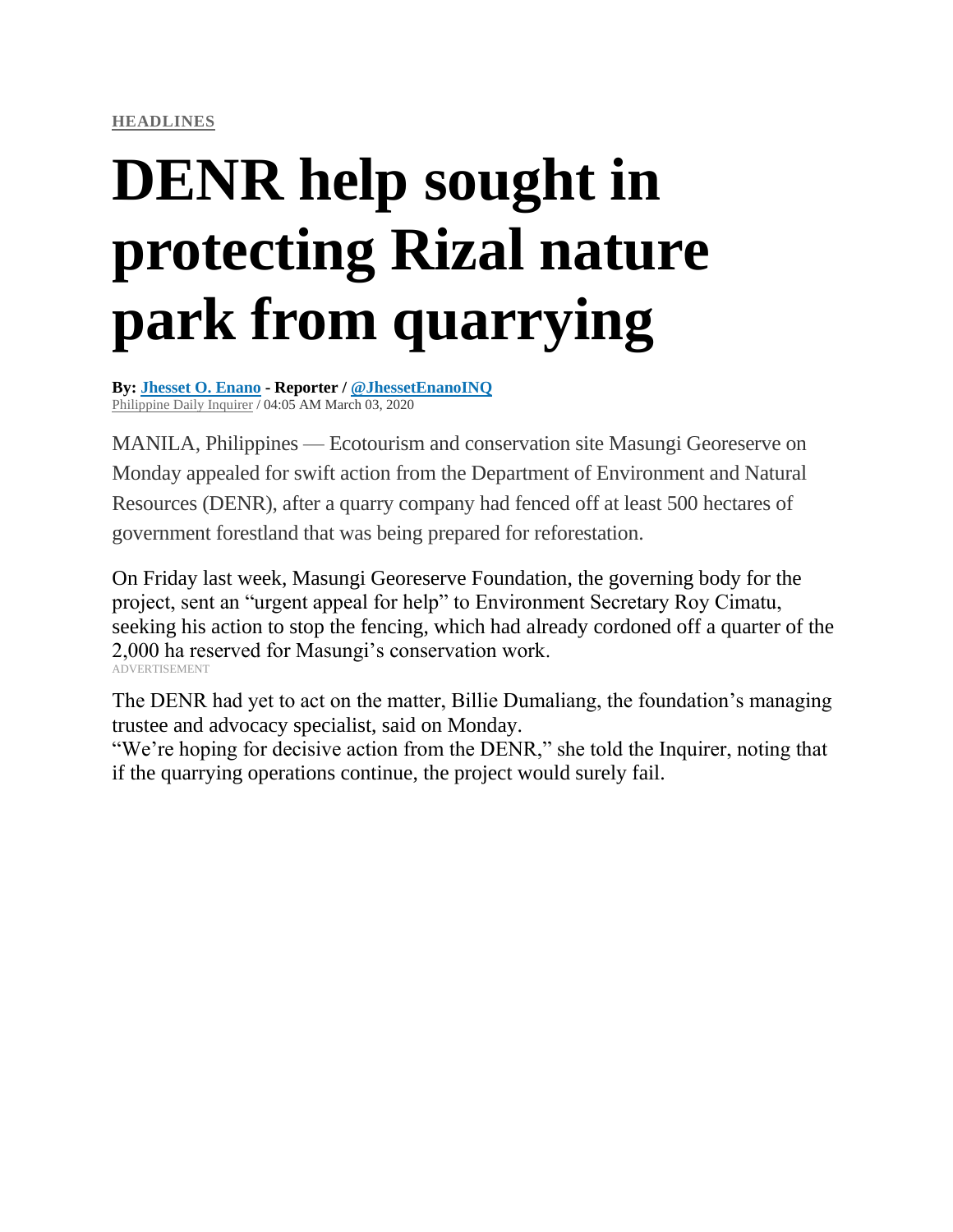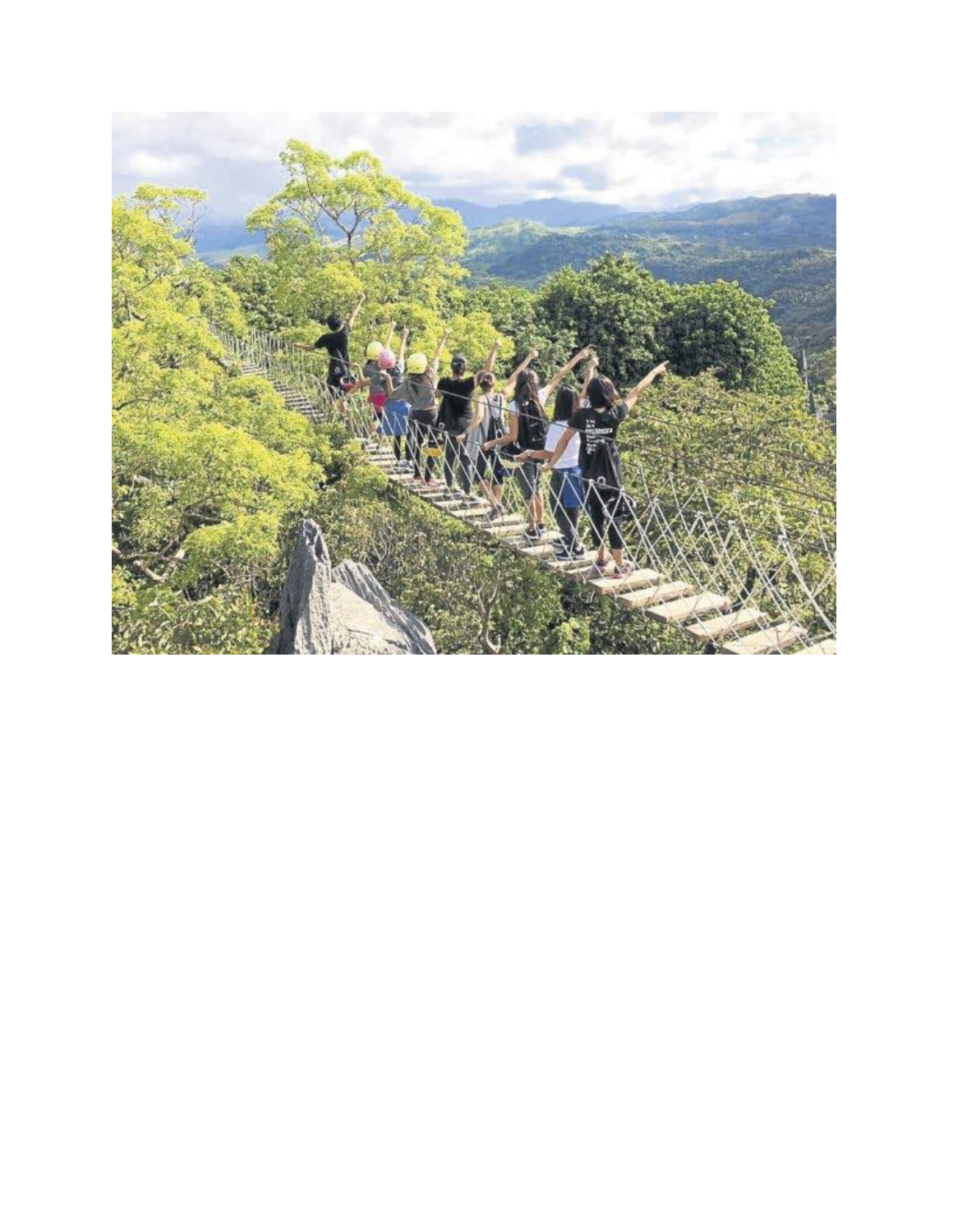

NATURE BATHING A group of tourists communes with nature at Masungi Georeserve in Rizal province. A section of Masungi's forest land has been fenced off by barbed wire,preventing workers of the foundation guarding the nature reserve to conduct reforestation activities. —CONTRIBUTED PHOTOS

## **Barbed wire fence**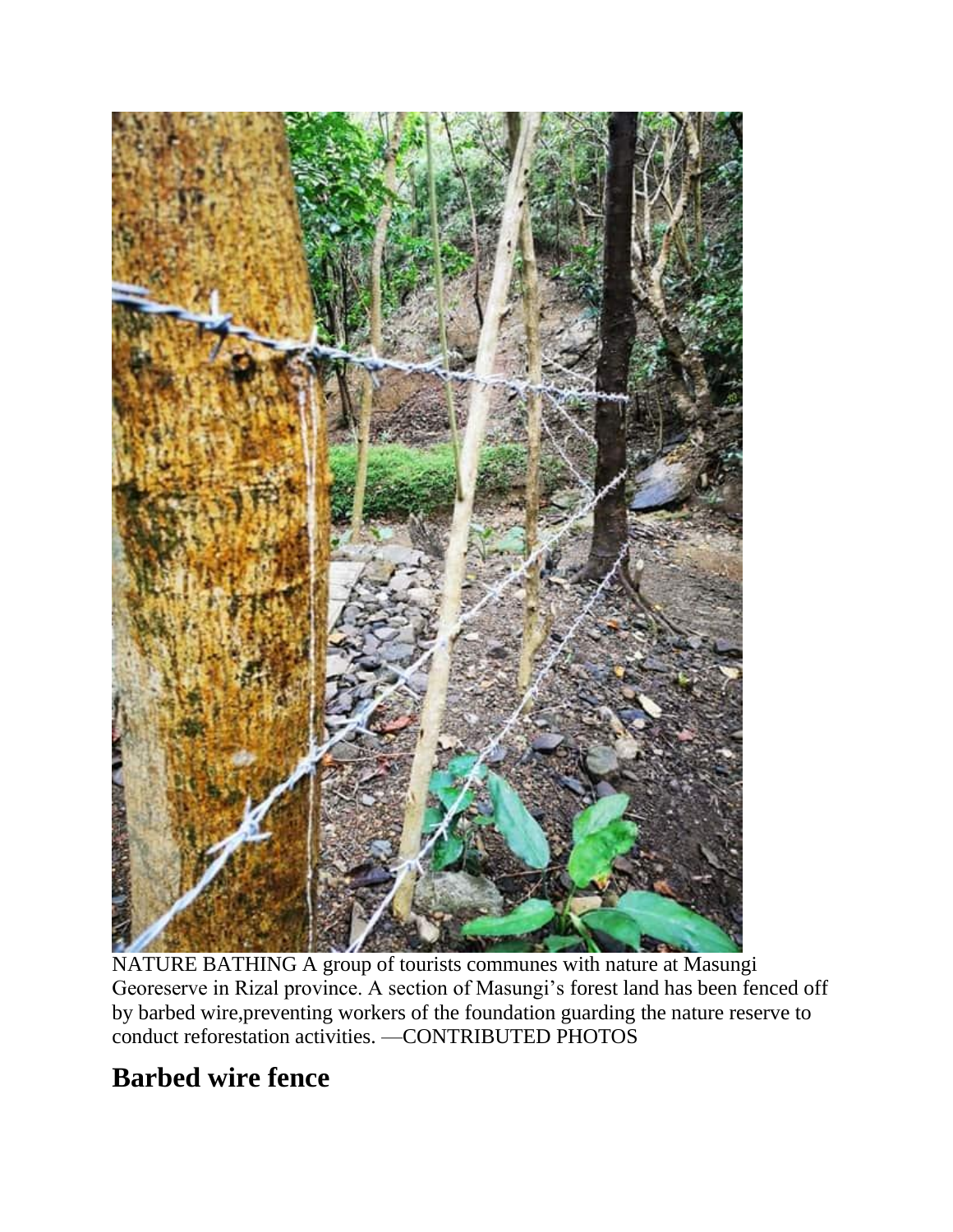On Feb. 26, a park ranger roving the privately managed conservation area in Baras town, Rizal province, discovered the 100-meter barbed wire fence, effectively cutting off their team from a new area that was being cleaned for reforestation and a new trail. Dumaliang said more men arrived the following day to reinforce the fence. The group, however, failed to show any permit or document for the activity, saying they were only following orders.

Dumaliang said employees of the company had reportedly threatened Masungi's workers that they would mobilize members of the Philippine National Police's Special Action Force to continue cordoning off the area.

Masungi said it was not the first time that it had collided with the company. It said policemen, a few years ago, arrested members of its project team who were protecting the go¬vernment land against real estate speculators and illegal loggers.

The Inquirer had called the company's office for comment, but had not received a response from any of its officials on Monday.

## **No quarry permit**

Wilfredo Moncano, acting director of the DENR's Mines and Geosciences Bureau, said that to his knowledge, there were no quarrying permits issued for Masungi. ADVERTISEMENT

Located 45 kilometers east of Metro Manila, the Masungi Georeserve is a conservation area that features ancient limestone formations and hosts more than 400 wildlife species.

The nature reserve and its surrounding areas, however, were heavily deforested in the 1990s. It was also threatened by land-grabbing activities and large-scale quarrying. In 1993, the DENR issued Administration Order No. 33, declaring the area as a strict nature reserve and wildlife sanctuary. Under the order, it was declared closed to mining, exploration, development, exploitation and other activities that can adversely impact the habitat.

In 2017, DENR signed an agreement with Masungi Georeserve Foundation to work toward the protection, conservation and sustainable deve¬lopment of the geopark. Since then, at least 47,000 native trees had been planted in 100 ha of land. The Masungi Georeserve has also become an ecotourism site, featuring several trails for hikers.

Read more: [https://newsinfo.inquirer.net/1235966/denr-help-sought-in-protecting](https://newsinfo.inquirer.net/1235966/denr-help-sought-in-protecting-rizal-nature-park-from-quarrying#ixzz6H1FhMwGH)[rizal-nature-park-from-quarrying#ixzz6H1FhMwGH](https://newsinfo.inquirer.net/1235966/denr-help-sought-in-protecting-rizal-nature-park-from-quarrying#ixzz6H1FhMwGH) Follow us: [@inquirerdotnet](https://ec.tynt.com/b/rw?id=bSAw-mF-0r4Q-4acwqm_6r&u=inquirerdotnet) on Twitter | [inquirerdotnet](https://ec.tynt.com/b/rf?id=bSAw-mF-0r4Q-4acwqm_6r&u=inquirerdotnet) on Facebook

Read more: [https://newsinfo.inquirer.net/1235966/denr-help-sought-in-protecting-](https://newsinfo.inquirer.net/1235966/denr-help-sought-in-protecting-rizal-nature-park-from-quarrying#ixzz6H1F48r4o)